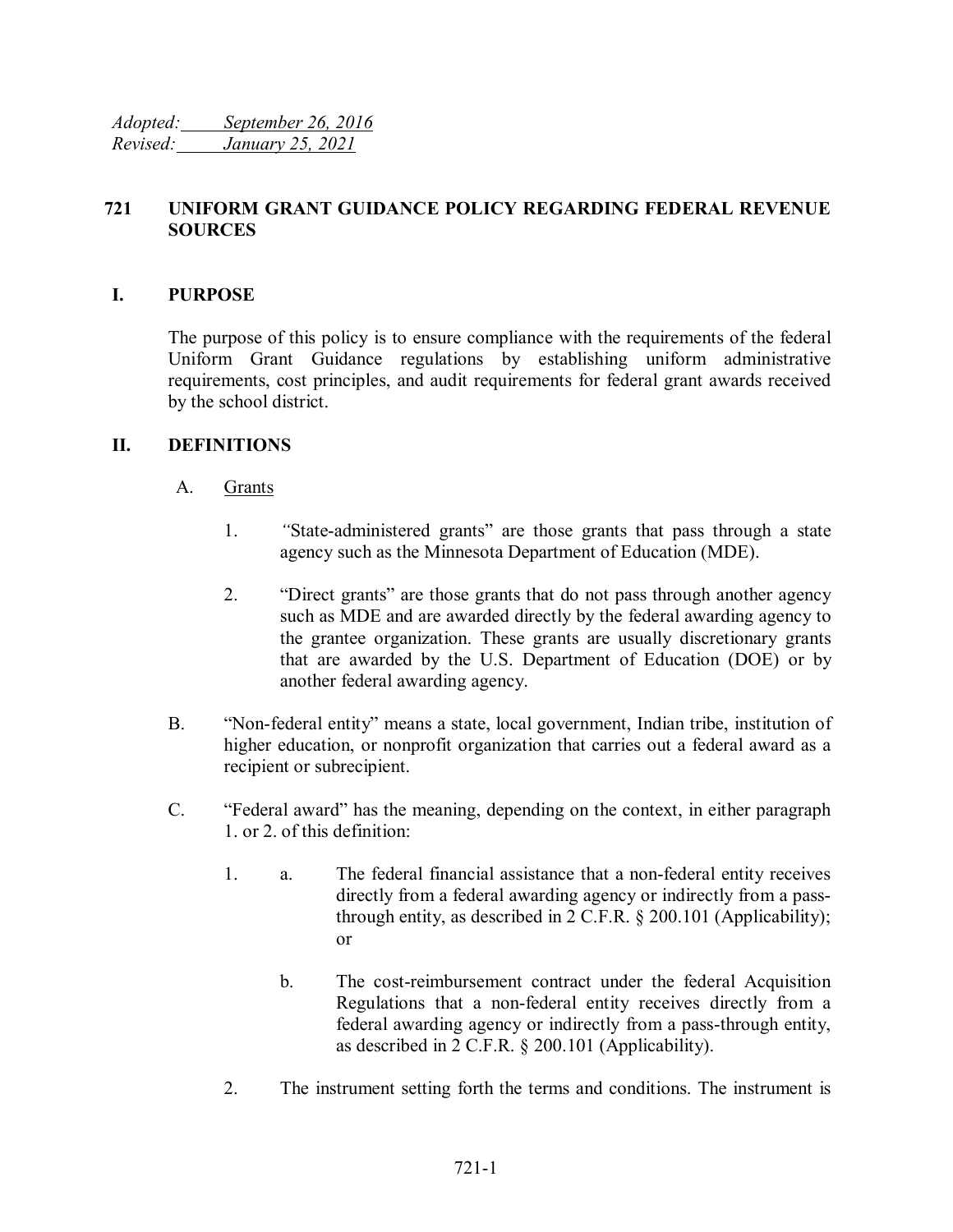the grant agreement, cooperative agreement, other agreement for assistance covered in paragraph (b) of 2 C.F.R. § 200.40 (Federal Financial Assistance), or the cost-reimbursement contract awarded under the federal Acquisition Regulations.

- 3. "Federal award" does not include other contracts that a federal agency uses to buy goods or services from a contractor or a contract to operate federal-government-owned, contractor-operated facilities.
- D. "Contract" means a legal instrument by which a non-federal entity purchases property or services needed to carry out the project or program under a federal award. The term, as used in 2 C.F.R. Part 200, does not include a legal instrument, even if the non-federal entity considers it a contract, when the substance of the transaction meets the definition of a federal award or subaward.

### E. Procurement Methods

- 1. "Procurement by micro-purchase" is the acquisition of supplies or services, the aggregate dollar amount of which does not exceed the micropurchase threshold (generally \$10,000, except as otherwise discussed in 48 C.F.R. Subpart 2.1 or as periodically adjusted for inflation).
- 2. "Procurement by small purchase procedures" are those relatively simple and informal procurement methods for securing services, supplies, or other property that do not cost more than \$250,000 (periodically adjusted for inflation).
- 3. "Procurement by sealed bids (formal advertising)" is a publicly solicited and a firm, fixed-price contract (lump sum or unit price) awarded to the responsible bidder whose bid, conforming to all the material terms and conditions of the invitation for bids, is the lowest in price.
- 4. "Procurement by competitive proposals" is normally conducted with more than one source submitting an offer, and either a fixed-price or costreimbursement type contract is awarded. Competitive proposals are generally used when conditions are not appropriate for the use of sealed bids.
- 5. "Procurement by noncompetitive proposals" is procurement through solicitation of a proposal from only one source.
- F. "Equipment" means tangible personal property (including information technology systems) having a useful life of more than one year and a per-unit acquisition cost which exceeds the lesser of the capitalization level established by the non-federal entity for financial statement purposes, or \$5,000.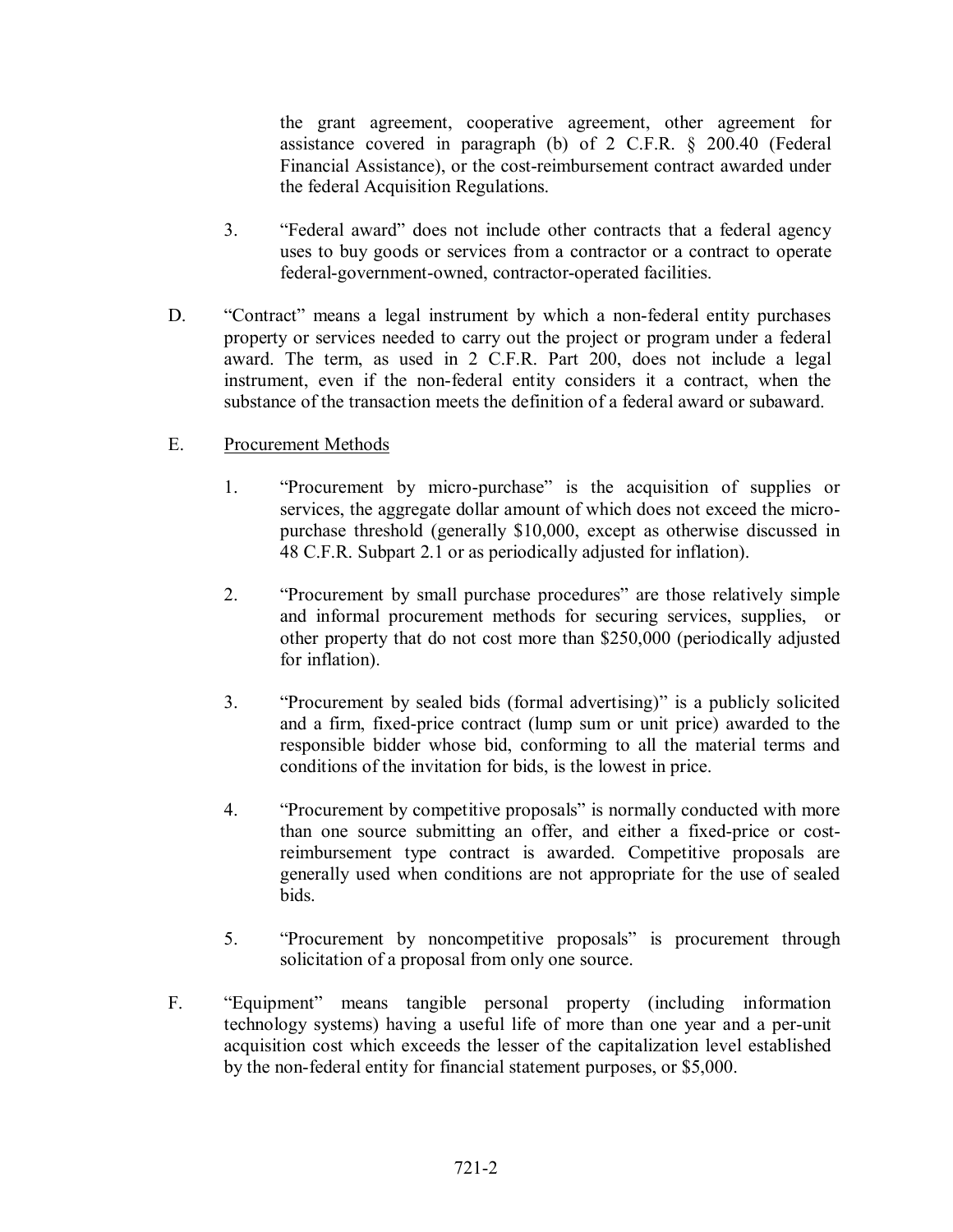- G. "Compensation for personal services" includes all remuneration, paid currently or accrued, for services of employees rendered during the period of performance under the federal award, including, but not necessarily limited to, wages and salaries. Compensation for personal services may also include fringe benefits which are addressed in 2 C.F.R. § 200.431 (Compensation - Fringe Benefits).
- H. "Post-retirement health plans" refer to costs of health insurance or health services not included in a pension plan covered by 2 C.F.R. § 200.431(g) for retirees and their spouses, dependents, and survivors.
- I. "Severance pay" is a payment in addition to regular salaries and wages by the non-federal entities to workers whose employment is being terminated.
- J. "Direct costs" are those costs that can be identified specifically with a particular final cost objective, such as a federal award, or other internally or externally funded activity, or that can be directly assigned to such activities relatively easily with a high degree of accuracy.
- K. "Relocation costs" are costs incident to the permanent change of duty assignment (for an indefinite period or for a stated period not less than 12 months) of an existing employee or upon recruitment of a new employee.
- L. "Travel costs" are the expenses for transportation, lodging, subsistence, and related items incurred by employees who are in travel status on official business of the school district.

# **III. CONFLICT OF INTEREST**

- 1. Employee Conflict of Interest. No employee, officer, or agent may participate in the selection, award, or administration of a contract supported by a federal award if he or she has a real or apparent conflict of interest. Such a conflict of interest would arise when the employee, officer, or agent, any member of his or her immediate family, his or her partner, or an organization which employs or is about to employ any of the parties indicated herein, has a financial or other interest in or a tangible personal benefit from a firm considered for a contract. The employees, officers, and agents of the school district may neither solicit nor accept gratuities, favors, or anything of monetary value from contractors or parties to subcontracts. However, the school district may set standards for situations in which the financial interest is not substantial or the gift is an unsolicited item of nominal value. The standards of conduct must provide for disciplinary actions to be applied for violations of such standards by employees, officers, or agents of the school district.
- 2. Organizational Conflicts of Interest. The school district is unable or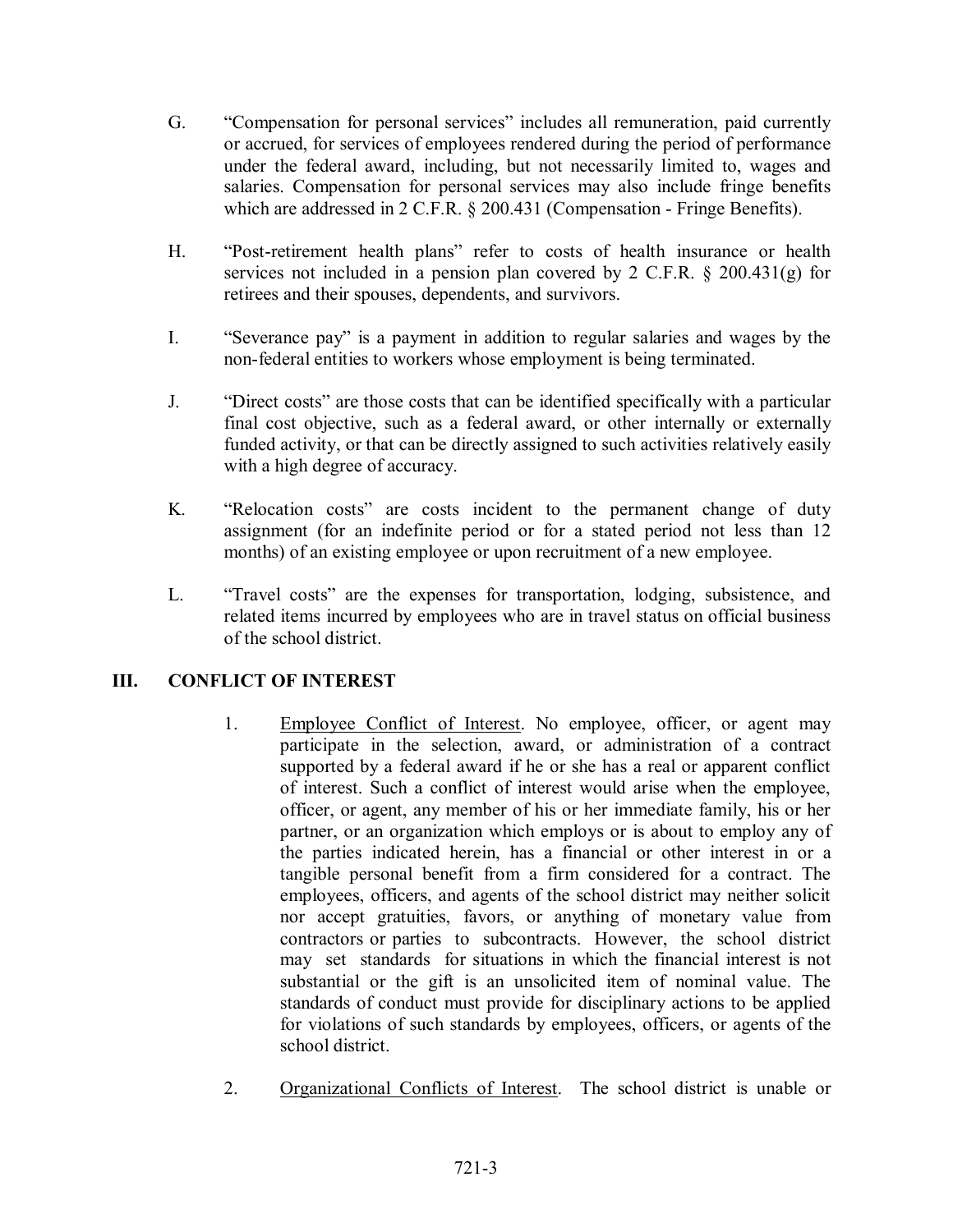appears to be unable to be impartial in conducting a procurement action involving the related organization because of relationships with a parent company, affiliate, or subsidiary organization.

3. Disclosing Conflicts of Interest. The school district must disclose in writing any potential conflict of interest to MDE in accordance with applicable federal awarding agency policy.

## **IV. ACCEPTABLE METHODS OF PROCUREMENT**

- A. General Procurement Standards. The school district must use its own documented procurement procedures which reflect applicable state laws, provided that the procurements conform to the applicable federal law and the standards identified in the Uniform Grant Guidance.
- B. The school district must maintain oversight to ensure that contractors perform in accordance with the terms, conditions, and specifications of their contracts or purchase orders.
- C. The school district's procedures must avoid acquisition of unnecessary or duplicative items. Consideration should be given to consolidating or breaking out procurements to obtain a more economical purchase. Where appropriate, an analysis will be made of lease versus purchase alternatives and any other appropriate analysis to determine the most economical approach.
- D. The school district must award contracts only to responsible contractors possessing the ability to perform successfully under the terms and conditions of a proposed procurement. Consideration will be given to such matters as contractor integrity, compliance with public policy, record of past performance, and financial and technical resources.
- E. The school district must maintain records sufficient to detail the history of procurement. These records will include, but are not necessarily limited to, the following: rationale for the method of procurement; selection of the contract type; contractor selection or rejection; and the basis for the contract price.
- F. The school district alone must be responsible, in accordance with good administrative practice and sound business judgment, for the settlement of all contractual and administrative issues arising out of procurements. These issues include, but are not limited to, source evaluation, protests, disputes, and claims. These standards do not relieve the school district of any contractual responsibilities under its contracts.
- G. The school district must take all necessary affirmative steps to assure that minority businesses, women's business enterprises, and labor surplus area firms are used when possible.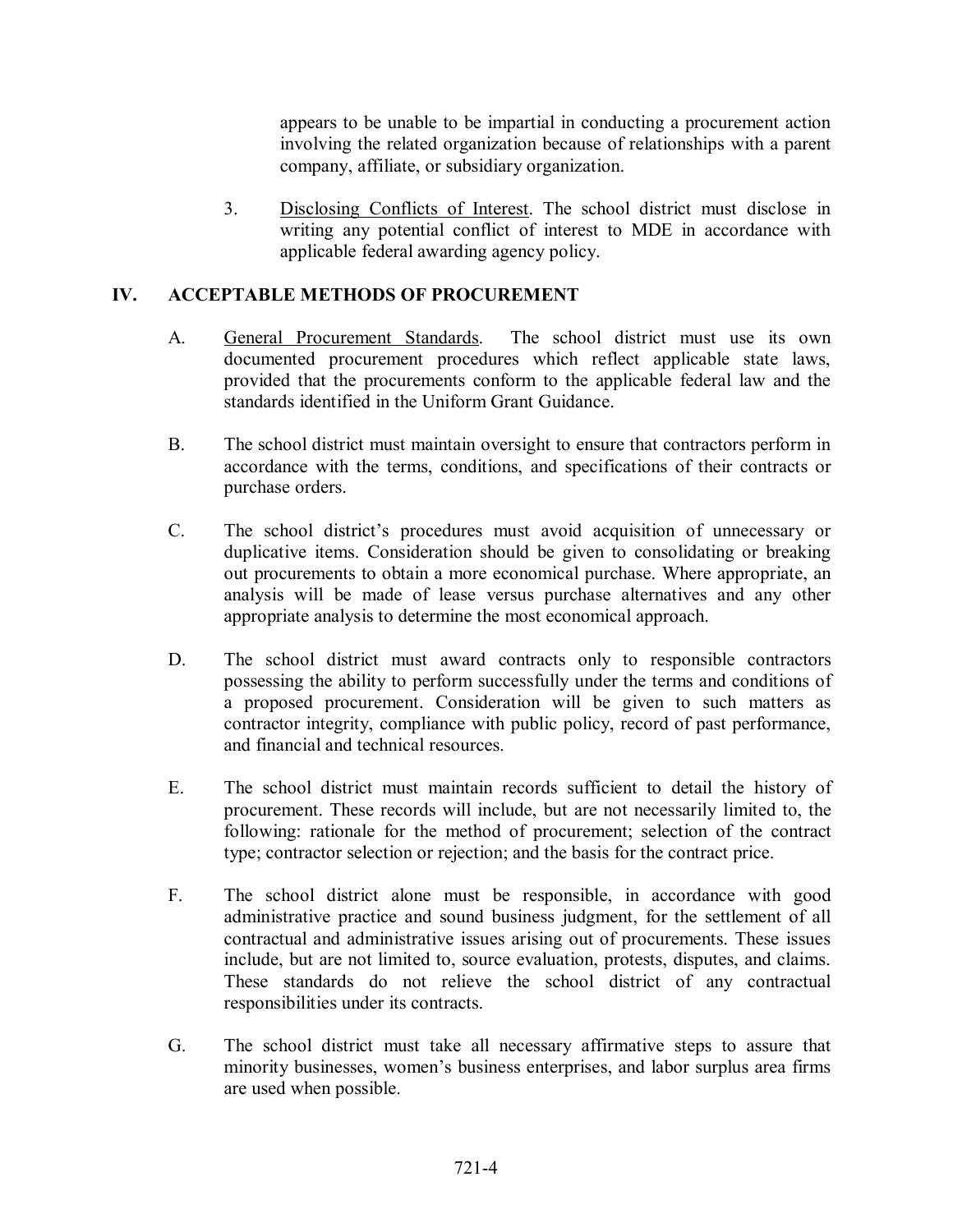- H. Methods of Procurement. The school district must use one of the following methods of procurement:
	- 1. Procurement by micro-purchases. To the extent practicable, the school district must distribute micro-purchases equitably among qualified suppliers. Micro-purchases may be awarded without soliciting competitive quotations if the school district considers the price to be reasonable.
	- 2. Procurement by small purchase procedures. If small purchase procedures are used, price or rate quotations must be obtained from an adequate number of qualified sources.
	- 3. Procurement by sealed bids (formal advertising).
	- 4. Procurement by competitive proposals. If this method is used, the following requirements apply:
		- a. Requests for proposals must be publicized and identify all evaluation factors and their relative importance. Any response to publicized requests for proposals must be considered to the maximum extent practical;
		- b. Proposals must be solicited from an adequate number of qualified sources;
		- c. The school district must have a written method for conducting technical evaluations of the proposals received and for selecting recipients;
		- d. Contracts must be awarded to the responsible firm whose proposal is most advantageous to the program, with price and other factors considered; and
		- e. The school district may use competitive proposal procedures for qualifications-based procurement of architectural/engineering (A/E) professional services whereby competitors' qualifications are evaluated and the most qualified competitor is selected, subject to negotiation of fair and reasonable compensation. The method where price is not used as a selection factor can only be used in procurement of A/E professional services; it cannot be used to purchase other types of services, though A/E firms are a potential source to perform the proposed effort.
	- 5. Procurement by noncompetitive proposals. Procurement by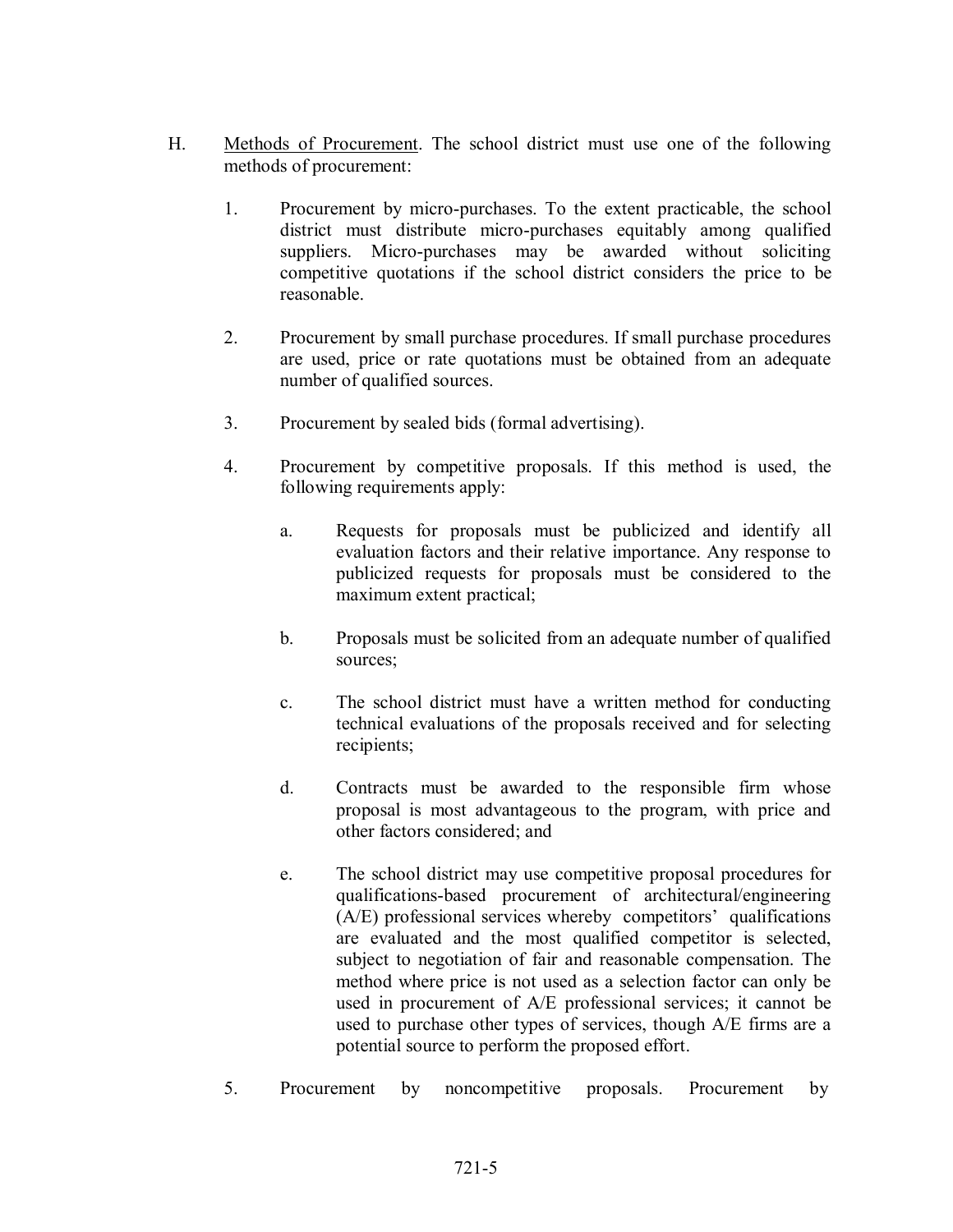noncompetitive proposals may be used only when one or more of the following circumstances apply.

- a. The item is available only from a single source;
- b. The public exigency or emergency for the requirement will not permit a delay resulting from competitive solicitation;
- c. The DOE or MDE expressly authorizes noncompetitive proposals in response to a written request from the school district; or
- d. After solicitation of a number of sources, competition is determined inadequate.
- I. Competition. The school district must have written procedures for procurement transactions. These procedures must ensure that all solicitations:
	- 1. Incorporate a clear and accurate description of the technical requirements for the material, product, or service to be procured. Such description must not, in competitive procurements, contain features which unduly restrict competition. The description may include a statement of the qualitative nature of the material, product, or service to be procured and, when necessary, must set forth those minimum essential characteristics and standards to which it must conform if it is to satisfy its intended use. Detailed product specifications should be avoided if at all possible. When making a clear and accurate description of the technical requirements is impractical or uneconomical, a "brand name or equivalent" description may be used as a means to define the performance or other salient requirements of procurement. The specific features of the named brand which must be met by offers must be clearly stated; and
	- 2. Identify all requirements which the offerors must fulfill and all other factors to be used in evaluating bids or proposals.
- J. The school district must ensure that all prequalified lists of persons, firms, or products which are used in acquiring goods and services are current and include enough qualified sources to ensure maximum open and free competition. Also, the school district must not preclude potential bidders from qualifying during the solicitation period.
- K. Non-federal entities are prohibited from contracting with or making subawards under "covered transactions" to parties that are suspended or debarred or whose principals are suspended or debarred. "Covered transactions" include procurement contracts for goods and services awarded under a grant or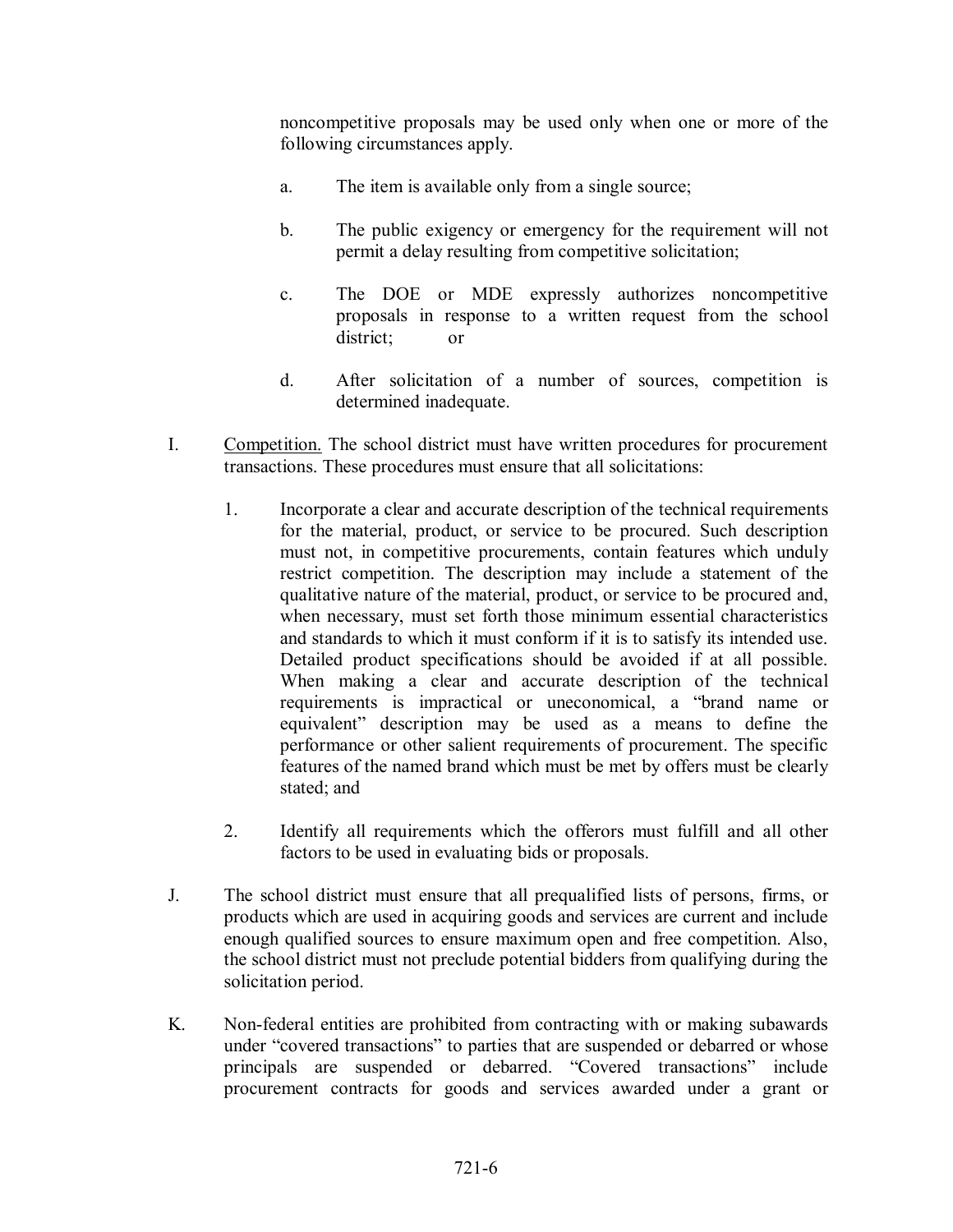cooperative agreement that are expected to equal or exceed \$25,000.

L. All nonprocurement transactions entered into by a recipient (i.e., subawards to subrecipients), irrespective of award amount, are considered covered transactions, unless they are exempt as provided in 2 C.F.R. § 180.215.

## **V. MANAGING EQUIPMENT AND SAFEGUARDING ASSETS**

A. Property Standards. The school district must, at a minimum, provide the equivalent insurance coverage for real property and equipment acquired or improved with federal funds as provided to property owned by the non-federal entity. Federally owned property need not be insured unless required by the terms and conditions of the federal award.

The school district must adhere to the requirements concerning real property, equipment, supplies, and intangible property set forth in 2 C.F.R. §§ 200.311, 200.314, and 200.315.

B. Equipment

Management requirements. Procedures for managing equipment (including replacement equipment), whether acquired in whole or in part under a federal award, until disposition takes place will, at a minimum, meet the following requirements:

- 1. Property records must be maintained that include a description of the property; a serial number or other identification number; the source of the funding for the property (including the federal award identification number (FAIN)); who holds title; the acquisition date; the cost of the property; the percentage of the federal participation in the project costs for the federal award under which the property was acquired; the location, use, and condition of the property; and any ultimate disposition data, including the date of disposition and sale price of the property.
- 2. A physical inventory of the property must be taken and the results reconciled with the property records at least once every two years.
- 3. A control system must be developed to ensure adequate safeguards to prevent loss, damage, or theft of the property. Any loss, damage, or theft must be investigated.
- 4. Adequate maintenance procedures must be developed to keep property in good condition.
- 5. If the school district is authorized or required to sell the property, proper sales procedures must be established to ensure the highest possible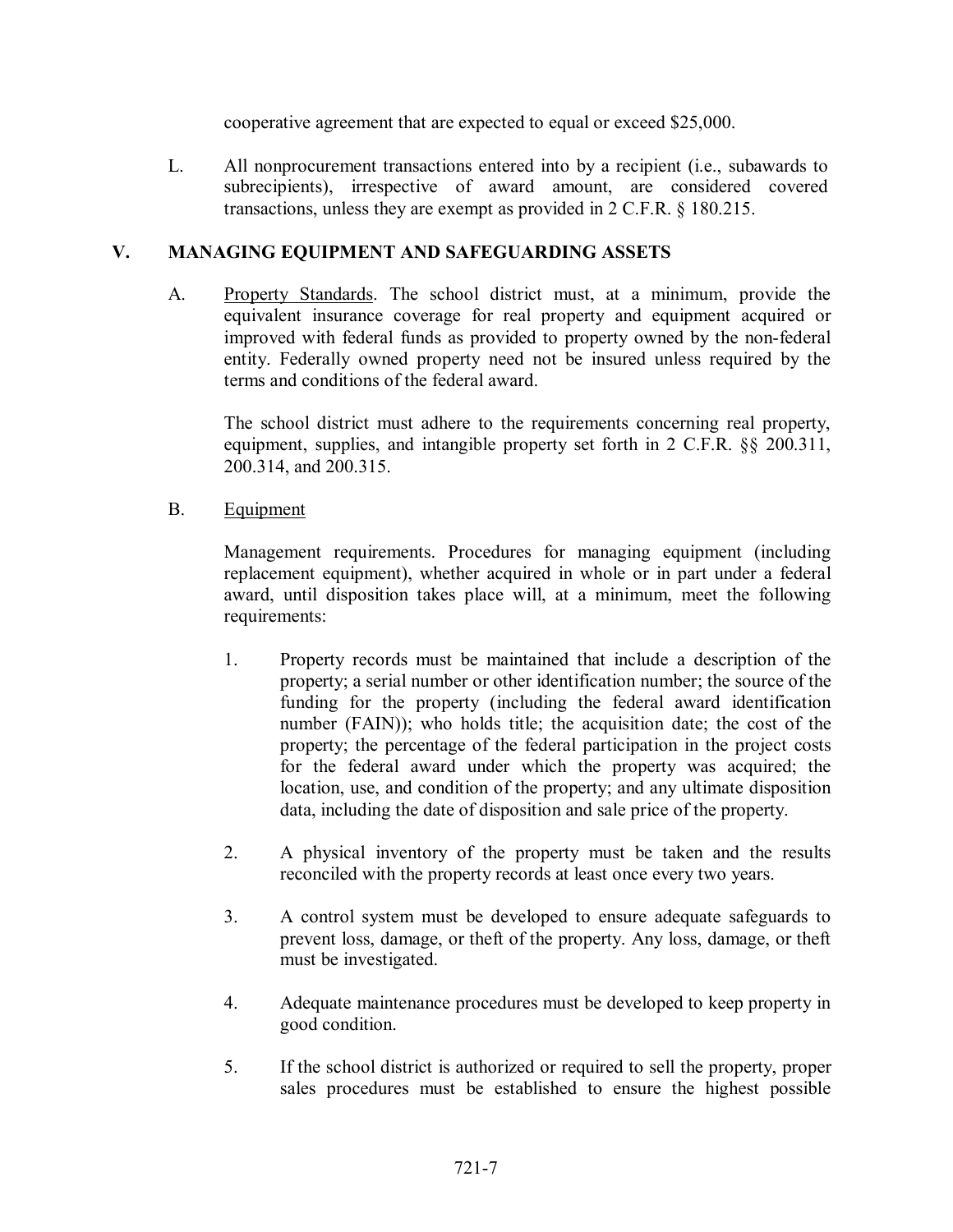return.

#### **VI. FINANCIAL MANAGEMENT REQUIREMENTS**

- A. Financial Management. The school district's financial management systems, including records documenting compliance with federal statues, regulations, and the terms and conditions of the federal award, must be sufficient to permit the preparation of reports required by general and program-specific terms and conditions; and the tracing of funds to a level of expenditures adequate to establish that such funds have been used according to the federal statutes, regulations, and the terms and conditions of the federal award.
- B. Payment. The school district must be paid in advance, provided it maintains or demonstrates the willingness to maintain both written procedures that minimize the time elapsing between the transfer of funds and disbursement between the school district and the financial management systems that meet the standards for fund control.

Advance payments to a school district must be limited to the minimum amounts needed and timed to be in accordance with the actual, immediate cash requirements of the school district in carrying out the purpose of the approved program or project. The timing and amount of advance payments must be as close as is administratively feasible to the actual disbursements by the nonfederal entity for direct program or project costs and the proportionate share of any allowable indirect costs. The school district must make timely payment to contractors in accordance with the contract provisions.

C. Internal Controls. The school district must establish and maintain effective internal control over the federal award that provides reasonable assurance that the school district is managing the federal award in compliance with federal statutes, regulations, and the terms and conditions of the federal award. These internal controls should be in compliance with guidance in "Standards for Internal Control in the Federal Government," issued by the Comptroller General of the United States, or the "Internal Control Integrated Framework," issued by the Committee of Sponsoring Organizations of the Treadway Commission (COSO).

The school district must comply with federal statutes, regulations, and the terms and conditions of the federal award.

The school district must also evaluate and monitor the school district's compliance with statutes, regulations, and the terms and conditions of the federal award.

The school district must also take prompt action when instances of noncompliance are identified, including noncompliance identified in audit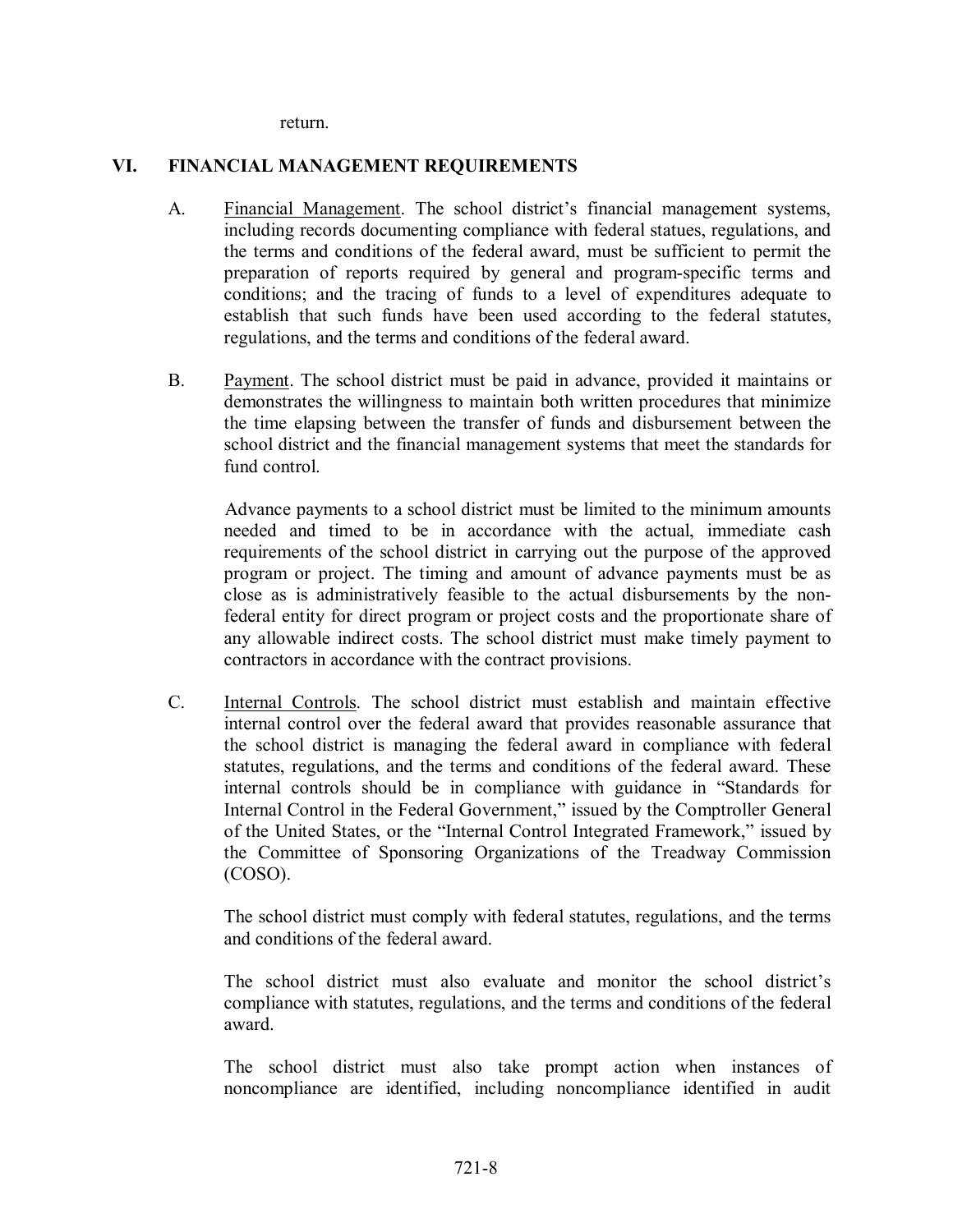findings.

The school district must take reasonable measures to safeguard protected personally identifiable information considered sensitive consistent with applicable federal and state laws regarding privacy and obligations of confidentiality.

# **VII. ALLOWABLE USE OF FUNDS AND COST PRINCIPLES**

A. Allowable Use of Funds. The school district administration and board will enforce appropriate procedures and penalties for program, compliance, and accounting staff responsible for the allocation of federal grant costs based on their allowability and their conformity with federal cost principles to determine the allowability of costs.

# B. Definitions

- 1. "Allowable cost" means a cost that complies with all legal requirements that apply to a particular federal education program, including statutes, regulations, guidance, applications, and approved grant awards.
- 2. "Education Department General Administrative Regulations (EDGAR)" means a compilation of regulations that apply to federal education programs. These regulations contain important rules governing the administration of federal education programs and include rules affecting the allowable use of federal funds (including rules regarding allowable costs, the period of availability of federal awards, documentation requirements, and grants management requirements). EDGAR can be accessed at: [http://www2.ed.gov/policy/fund/reg/edgarReg/edgar.html.](http://www2.ed.gov/policy/fund/reg/edgarReg/edgar.html)
- 3. "Omni Circular" or "2 C.F.R. Part 200s" or "Uniform Administrative Requirements, Cost Principles, and Audit Requirements for Federal Awards" means federal cost principles that provide standards for determining whether costs may be charged to federal grants.
- 4. "Advance payment" means a payment that a federal awarding agency or passthrough entity makes by any appropriate payment mechanism, including a predetermined payment schedule, before the non-federal entity disburses the funds for program purposes.
- C. Allowable Costs. The following items are costs that may be allowable under the 2 C.F.R. Part 200s under specific conditions:
	- 1. Advisory councils;
	- 2. Audit costs and related services;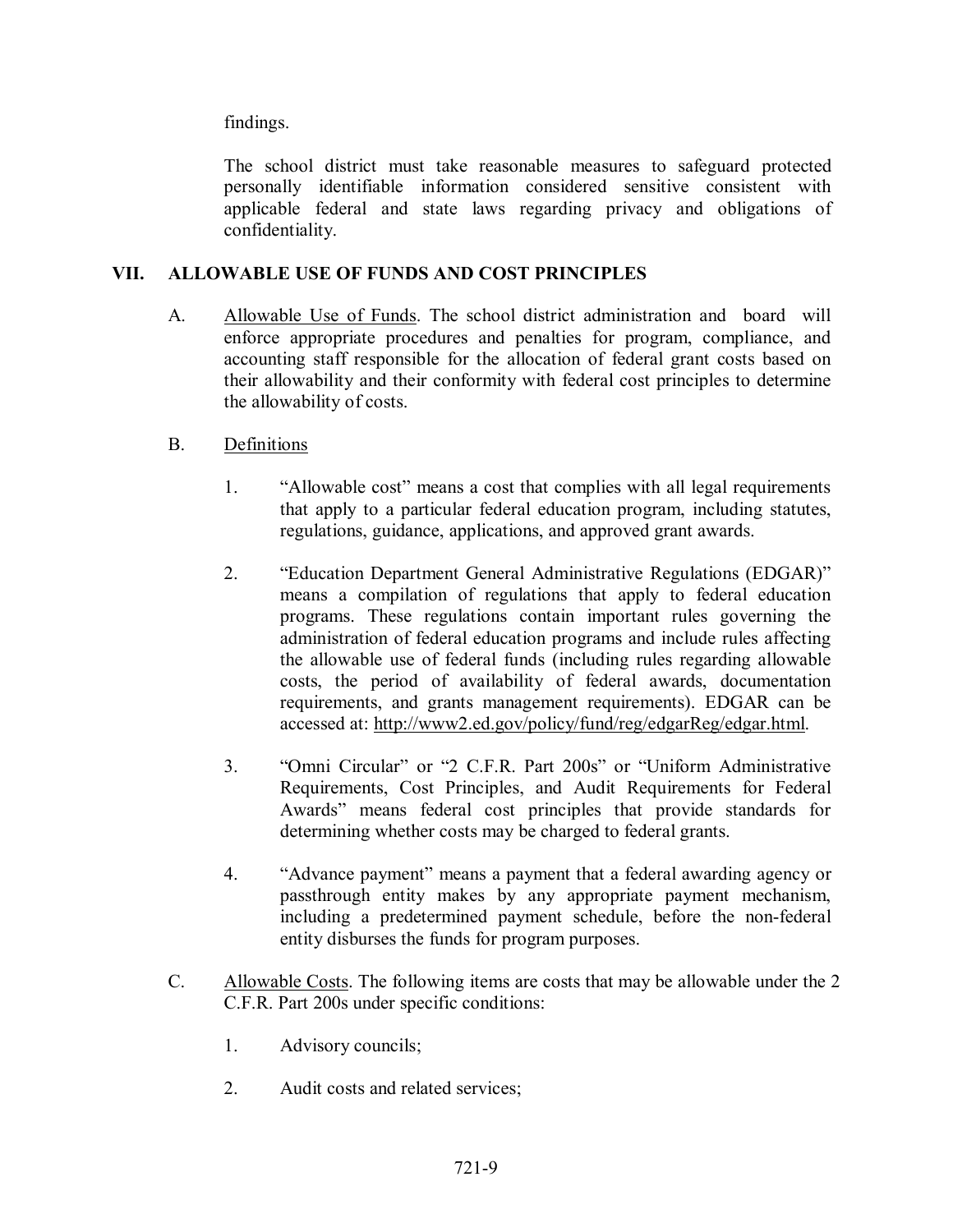- 3. Bonding costs;
- 4. Communication costs;
- 5. Compensation for personal services;
- 6. Depreciation and use allowances;
- 7. Employee morale, health, and welfare costs;
- 8. Equipment and other capital expenditures;
- 9. Gains and losses on disposition of depreciable property and other capital assets and substantial relocation of federal programs;
- 10. Insurance and indemnification;
- 11. Maintenance, operations, and repairs;
- 12. Materials and supplies costs;
- 13. Meetings and conferences;
- 14. Memberships, subscriptions, and professional activity costs;
- 15. Security costs;
- 16. Professional service costs;
- 17. Proposal costs;
- 18. Publication and printing costs;
- 19. Rearrangement and alteration costs;
- 20. Rental costs of building and equipment;
- 21. Training costs; and
- 22. Travel costs.
- D. Costs Forbidden by Federal Law. 2 CFR Part 200s and EDGAR identify certain costs that may never be paid with federal funds. The following list provides examples of such costs. If a cost is on this list, it may not be supported with federal funds. The fact that a cost is not on this list does not mean it is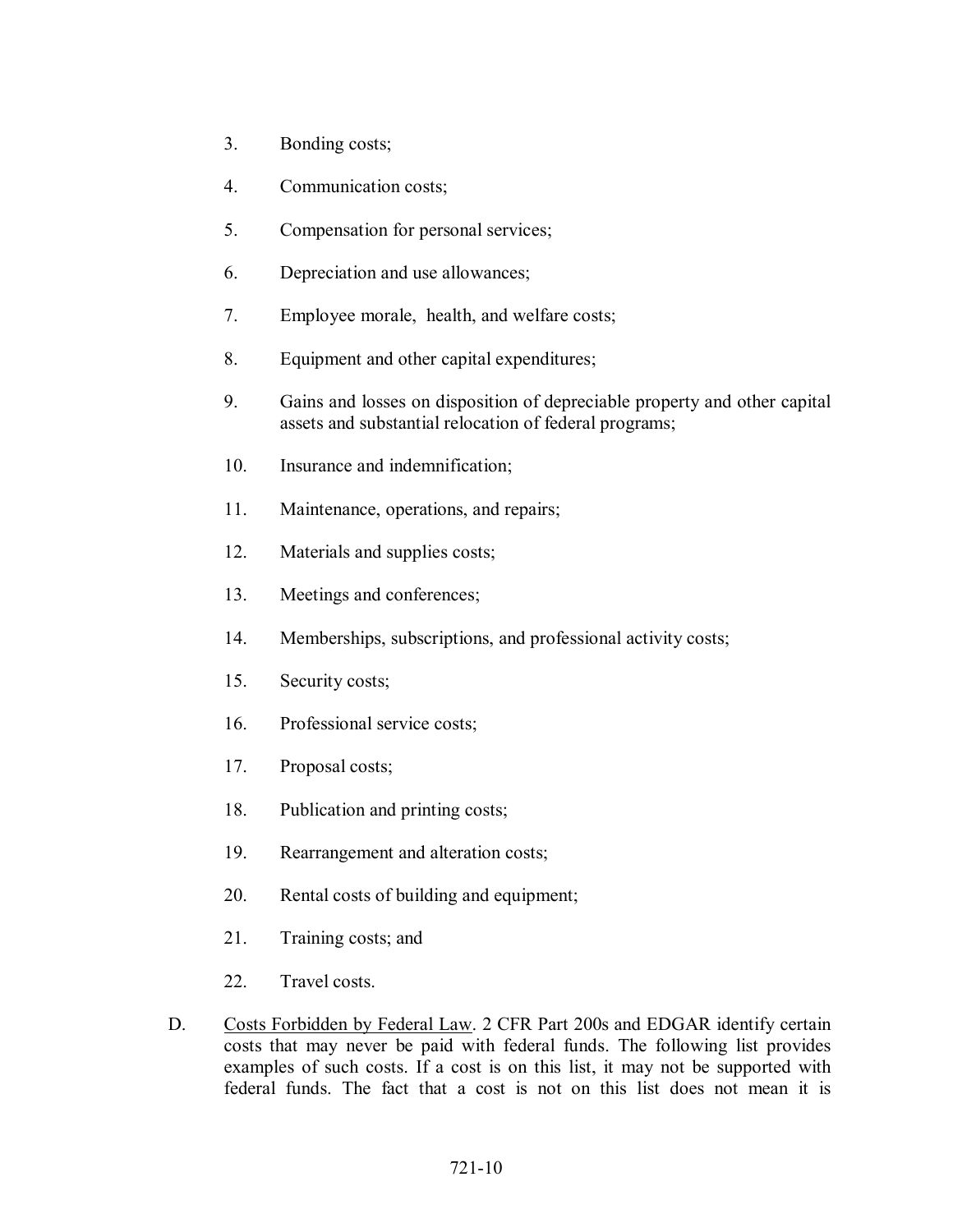necessarily permissible. Other important restrictions apply to federal funds, such as those items detailed in the 2 CFR Part 200s; thus, the following list is not exhaustive:

- 1. Advertising and public relations costs (with limited exceptions), including promotional items and memorabilia, models, gifts, and souvenirs;
- 2. Alcoholic beverages;
- 3. Bad debts;
- 4. Contingency provisions (with limited exceptions);
- 5. Fundraising and investment management costs (with limited exceptions);
- 6. Donations;
- 7. Contributions;
- 8. Entertainment (amusement, diversion, and social activities and any associated costs);
- 9. Fines and penalties;
- 10. General government expenses (with limited exceptions pertaining to Indian tribal governments and Councils of Government (COGs));
- 11. Goods or services for personal use;
- 12. Interest, except interest specifically stated in 2 C.F.R. § 200.441 as allowable;
- 13. Religious use;
- 14. The acquisition of real property (unless specifically permitted by programmatic statute or regulations, which is very rare in federal education programs);
- 15. Construction (unless specifically permitted by programmatic statute or regulations, which is very rare in federal education programs); and
- 16. Tuition charged or fees collected from students applied toward meeting matching, cost sharing, or maintenance of effort requirements of a program.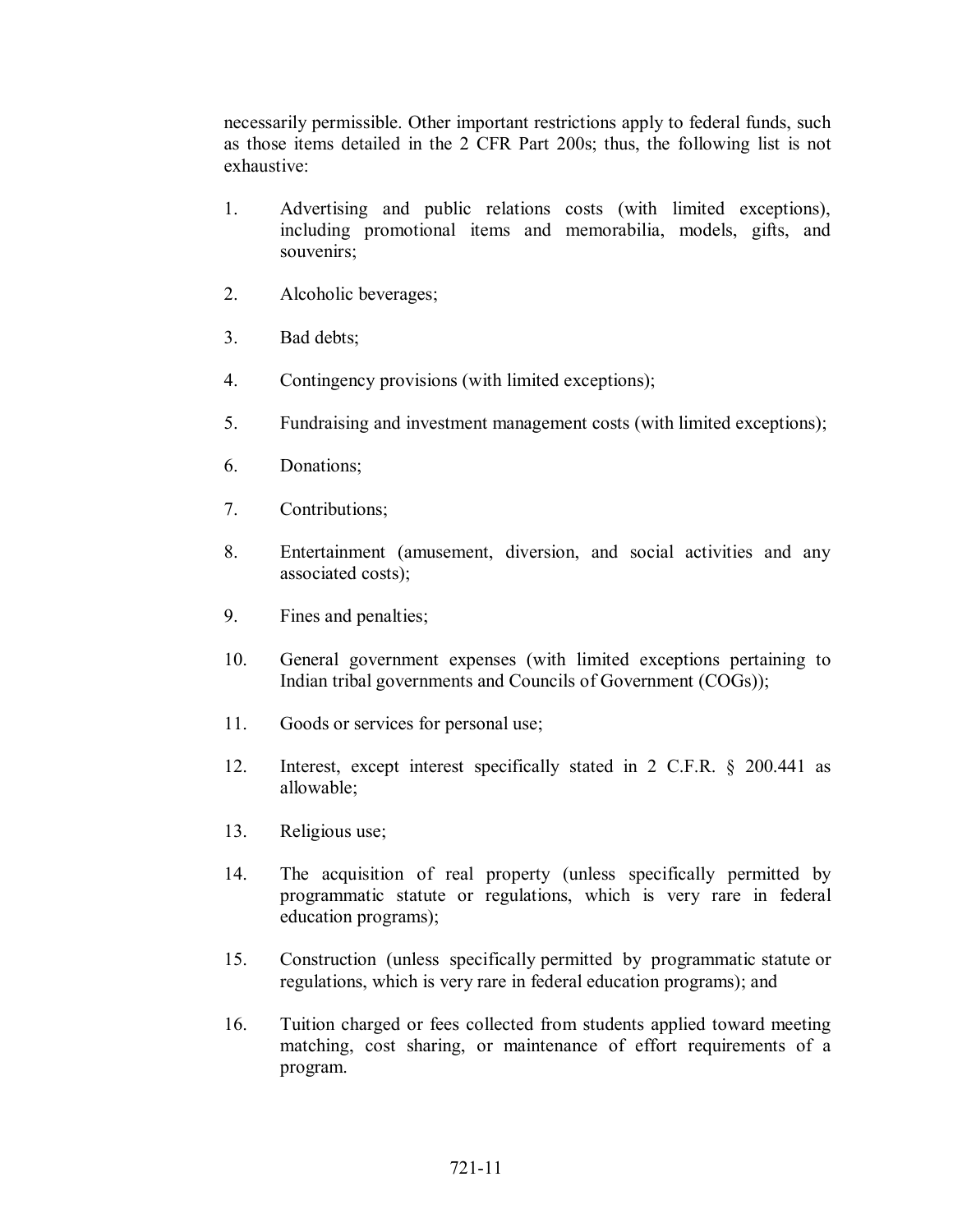## E. Program Allowability

- 1. Any cost paid with federal education funds must be permissible under the federal program that would support the cost.
- 2. Many federal education programs detail specific required and/or allowable uses of funds for that program. Issues such as eligibility, program beneficiaries, caps or restrictions on certain types of program expenses, other program expenses, and other program specific requirements must be considered when performing the programmatic analysis.
- 3. The two largest federal K-12 programs, Title I, Part A, and the Individuals with Disabilities Education Act (IDEA), do not contain a use of funds section delineating the allowable uses of funds under those programs. In those cases, costs must be consistent with the purposes of the program in order to be allowable.

## F. Federal Cost Principles

- 1. The Omni Circular defines the parameters for the permissible uses of federal funds. While many requirements are contained in the Omni Circular, it includes five core principles that serve as an important guide for effective grant management. These core principles require all costs to be:
	- a. Necessary for the proper and efficient performance or administration of the program.
	- b. Reasonable. An outside observer should clearly understand why a decision to spend money on a specific cost made sense in light of the cost, needs, and requirements of the program.
	- c. Allocable to the federal program that paid for the cost. A program must benefit in proportion to the amount charged to the federal program – for example, if a teacher is paid 50% with Title I funds, the teacher must work with the Title I program/students at least 50% of the time. Recipients also need to be able to track items or services purchased with federal funds so they can prove they were used for federal program purposes.
	- d. Authorized under state and local rules. All actions carried out with federal funds must be authorized and not prohibited by state and local laws and policies.
	- e. Adequately documented. A recipient must maintain proper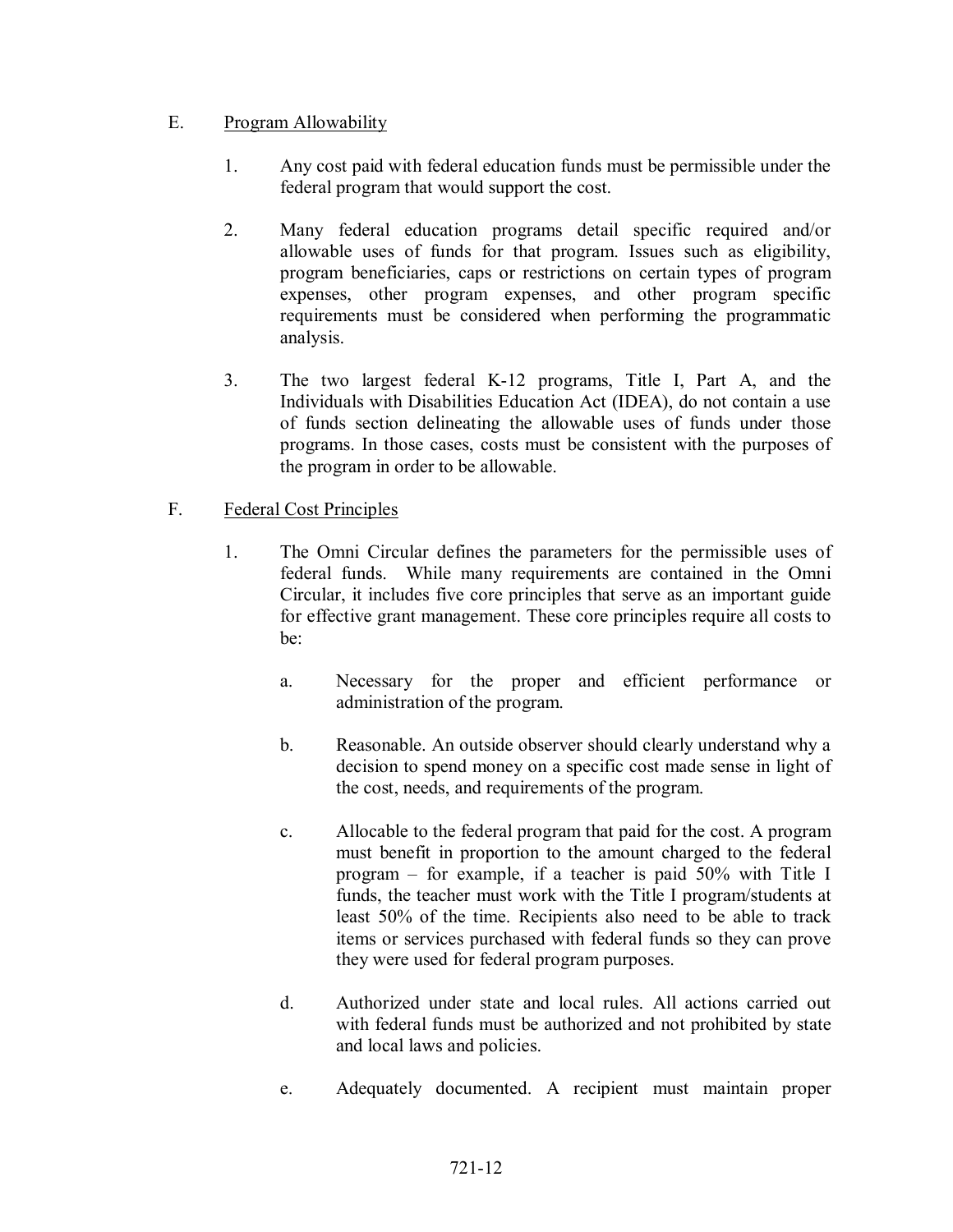documentation so as to provide evidence to monitors, auditors, or other oversight entities of how the funds were spent over the lifecycle of the grant.

- G. Program Specific Fiscal Rules. The Omni Circular also contains specific rules on selected items of costs. Costs must comply with these rules in order to be paid with federal funds.
	- 1. All federal education programs have certain program specific fiscal rules that apply. Determining which rules apply depends on the program; however, rules such as supplement, not supplant, maintenance of effort, comparability, caps on certain uses of funds, etc., have an important impact when analyzing whether a particular cost is permissible.
	- 2. Many state-administered programs require local education agencies (LEAs) to use federal program funds to supplement the amount of state, local, and, in some cases, other federal funds they spend on education costs and not to supplant (or replace) those funds. Generally, the "supplement, not supplant" provision means that federal funds must be used to supplement the level of funds from non-federal sources by providing additional services, staff, programs, or materials. In other words, federal funds normally cannot be used to pay for things that would otherwise be paid for with state or local funds (and, in some cases, with other federal funds).
	- 3. Auditors generally presume supplanting has occurred in three situations:
		- a. School district uses federal funds to provide services that the school district is required to make available under other federal, state, or local laws.
		- b. School district uses federal funds to provide services that the school district provided with state or local funds in the prior year.
		- c. School district uses Title I, Part A, or Migrant Education Program funds to provide the same services to Title I or Migrant students that the school district provides with state or local funds to nonparticipating students.
	- 4. These presumptions apply differently in different federal programs and also in schoolwide program schools. Staff should be familiar with the supplement not supplant provisions applicable to their program.
- H. Approved Plans, Budgets, and Special Conditions
	- 1. As required by the Omni Circular, all costs must be consistent with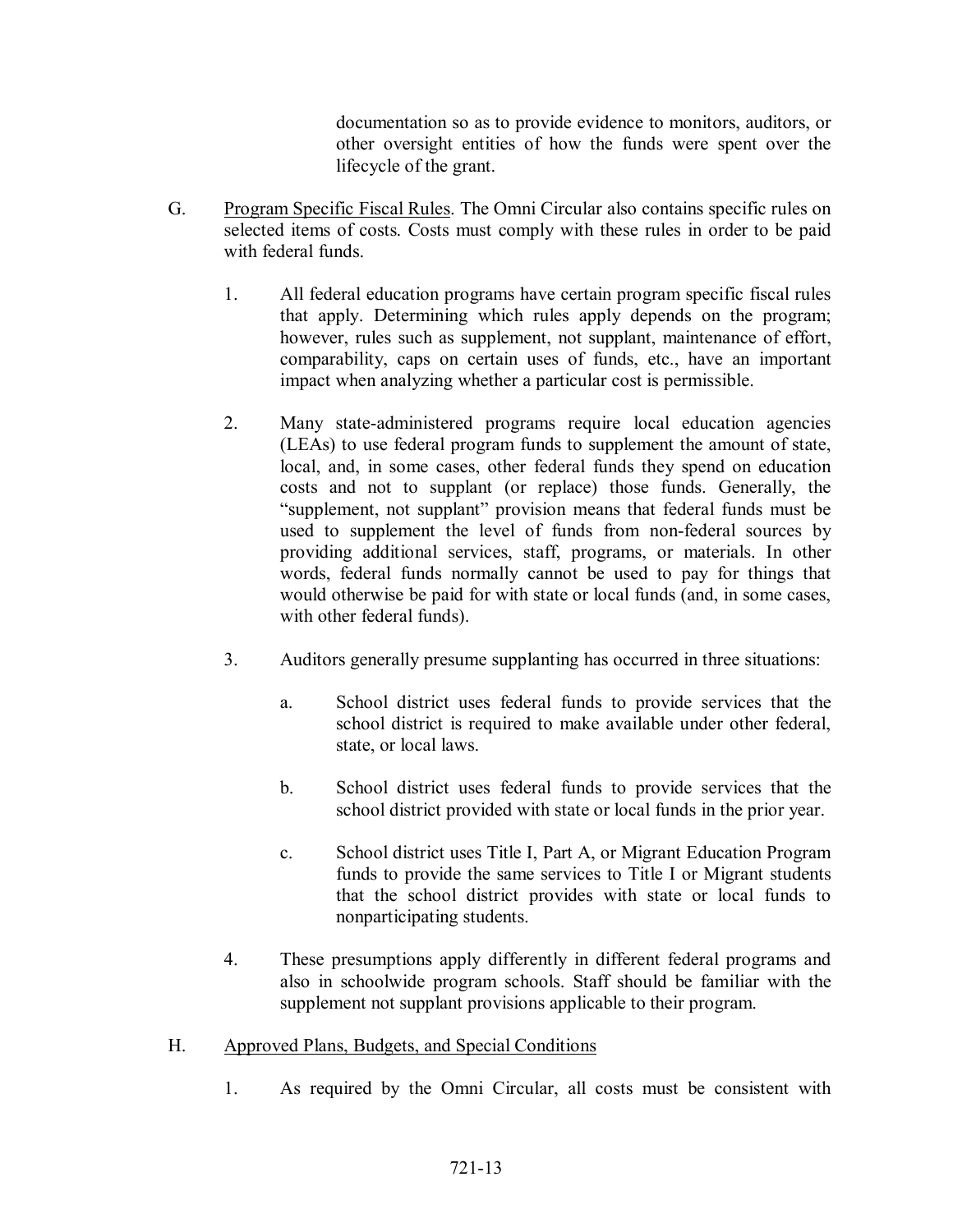approved program plans and budgets.

- 2. Costs must also be consistent with all terms and conditions of federal awards, including any special conditions imposed on the school district's grants.
- I. Training
	- 1. The school district will provide training on the allowable use of federal funds to all staff involved in federal programs.
	- 2. The school district will promote coordination between all staff involved in federal programs through activities, such as routine staff meetings and training sessions.
- J. Employee Sanctions. Any school district employee who violates this policy will be subject to discipline, as appropriate, up to and including the termination of employment.

# **VIII. COMPENSATION – PERSONAL SERVICES EXPENSES AND REPORTING**

A. Compensation – Personal Services

Costs of compensation are allowable to the extent that they satisfy the specific requirements of the Uniform Grant Guidance and that the total compensation for individual employees:

- 1. Is reasonable for the services rendered and conforms to the established written policy of the school district consistently applied to both federal and non-federal activities; and
- 2. Follows an appointment made in accordance with a school district's written policies and meets the requirements of federal statute, where applicable.

Unless an arrangement is specifically authorized by a federal awarding agency, a school district must follow its written non-federal, entitywide policies and practices concerning the permissible extent of professional services that can be provided outside the school district for non-organizational compensation.

## B. Compensation – Fringe Benefits

1. During leave.

The costs of fringe benefits in the form of regular compensation paid to employees during periods of authorized absences from the job, such as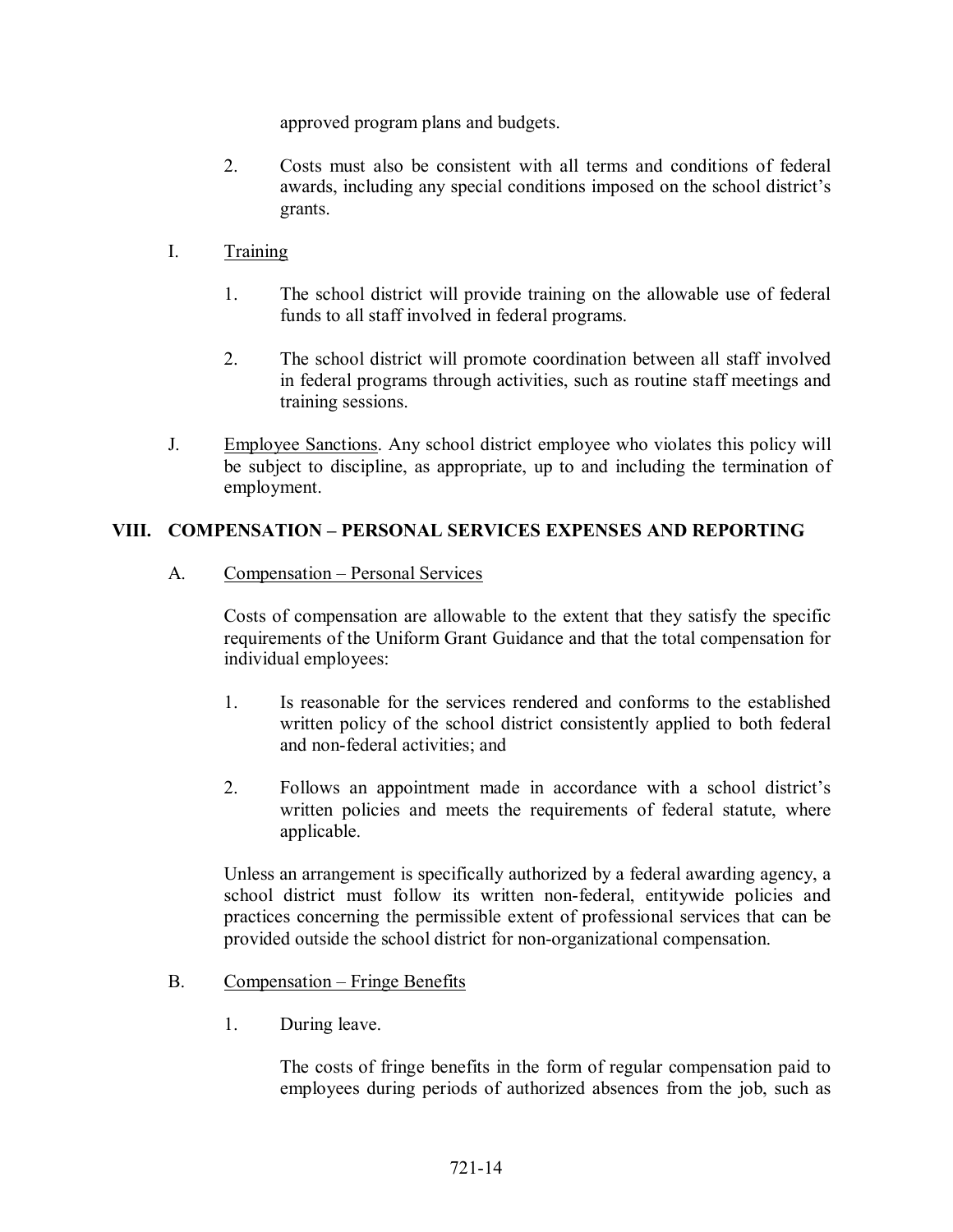for annual leave, family-related leave, sick leave, holidays, court leave, military leave, administrative leave, and other similar benefits, are allowable if all of the following criteria are met:

- a. They are provided under established written leave policies;
- b. The costs are equitably allocated to all related activities, including federal awards; and
- c. The accounting basis (cash or accrual) selected for costing each type of leave is consistently followed by the school district.
- 2. The costs of fringe benefits in the form of employer contributions or expenses for social security; employee life, health, unemployment, and worker's compensation insurance (except as indicated in 2 C.F.R. § 200.447(d)); pension plan costs; and other similar benefits are allowable, provided such benefits are granted under established written policies. Such benefits must be allocated to federal awards and all other activities in a manner consistent with the pattern of benefits attributable to the individuals or group(s) of employees whose salaries and wages are chargeable to such federal awards and other activities and charged as direct or indirect costs in accordance with the school district's accounting practices.
- 3. Actual claims paid to or on behalf of employees or former employees for workers' compensation, unemployment compensation, severance pay, and similar employee benefits (e.g., post-retirement health benefits) are allowable in the year of payment provided that the school district follows a consistent costing policy.
- 4. Pension plan costs may be computed using a pay-as-you-go method or an acceptable actuarial cost method in accordance with the written policies of the school district.
- 5. Post-retirement costs may be computed using a pay-as-you-go method or an acceptable actuarial cost method in accordance with established written policies of the school district.
- 6. Costs of severance pay are allowable only to the extent that, in each case, severance pay is required by law; employer-employee agreement; established policy that constitutes, in effect, an implied agreement on the school district's part; or circumstances of the particular employment.
- C. Insurance and Indemnification. Types and extent and cost of coverage are in accordance with the school district's policy and sound business practice.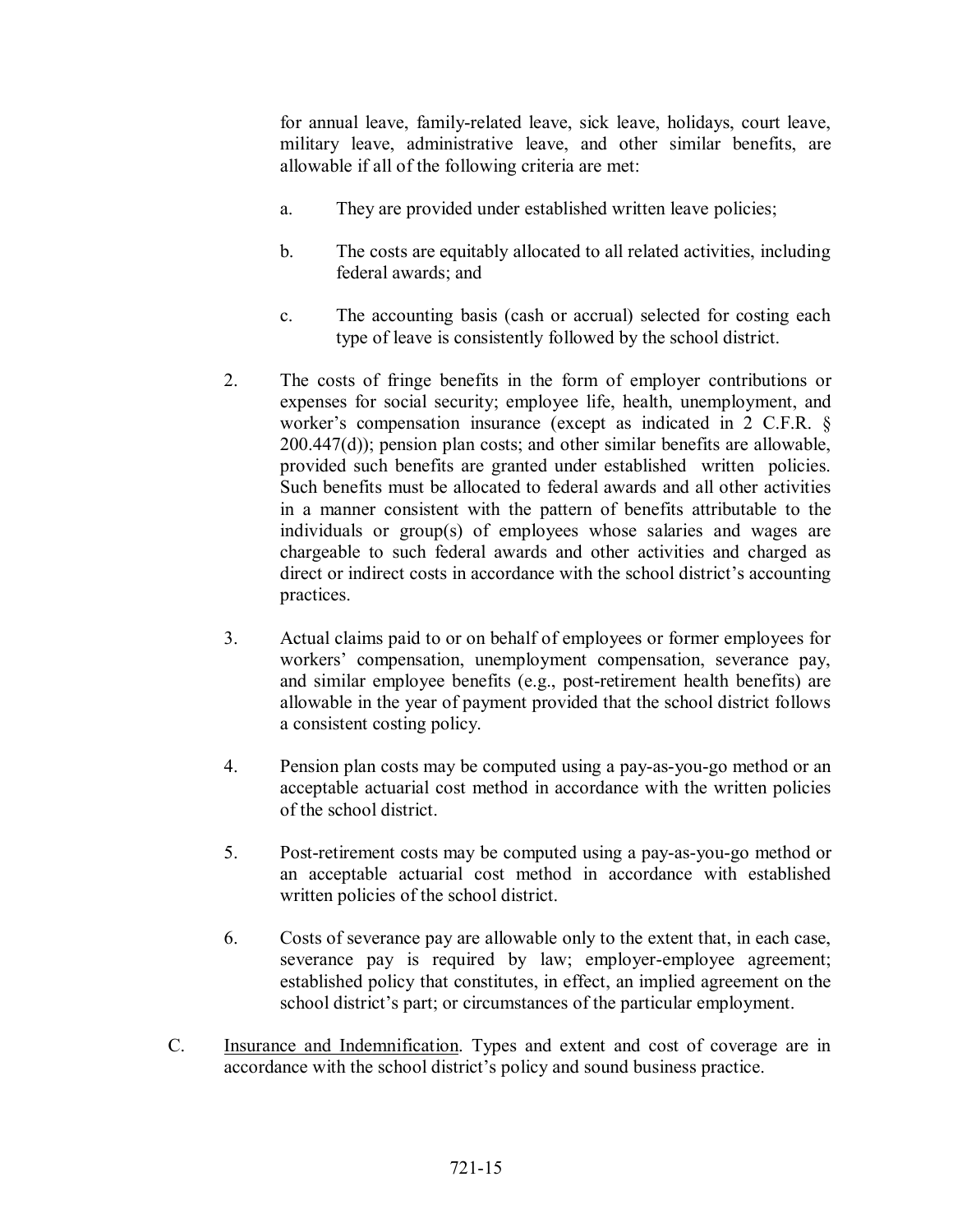- D. Recruiting Costs. Short-term, travel visa costs (as opposed to longer-term, immigration visas) may be directly charged to a federal award, so long as they are:
	- 1. Critical and necessary for the conduct of the project;
	- 2. Allowable under the cost principles set forth in the Uniform Grant Guidance;
	- 3. Consistent with the school district's cost accounting practices and school district policy; and
	- 4. Meeting the definition of "direct cost" in the applicable cost principles of the Uniform Grant Guidance.
- E. Relocation Costs of Employees. Relocation costs are allowable, subject to the limitations described below, provided that reimbursement to the employee is in accordance with the school district's reimbursement policy.
- F. Travel Costs. Travel costs may be charged on an actual cost basis, on a per diem or mileage basis in lieu of actual costs incurred, or on a combination of the two, provided the method used is applied to an entire trip and not to selected days of the trip, and results in charges consistent with those normally allowed in like circumstances in the school district's non-federally funded activities and in accordance with the school district's reimbursement policies.

Costs incurred by employees and officers for travel, including costs of lodging, other subsistence, and incidental expenses, must be considered reasonable and otherwise allowable only to the extent such costs do not exceed charges normally allowed by the school district in its regular operations according to the school district's written reimbursement and/or travel policies.

In addition, when costs are charged directly to the federal award, documentation must justify the following:

- 1. Participation of the individual is necessary to the federal award; and
- 2. The costs are reasonable and consistent with the school district's established travel policy.

Temporary dependent care costs above and beyond regular dependent care that directly results from travel to conferences is allowable provided the costs are:

- 1. A direct result of the individual's travel for the federal award;
- 2. Consistent with the school district's documented travel policy for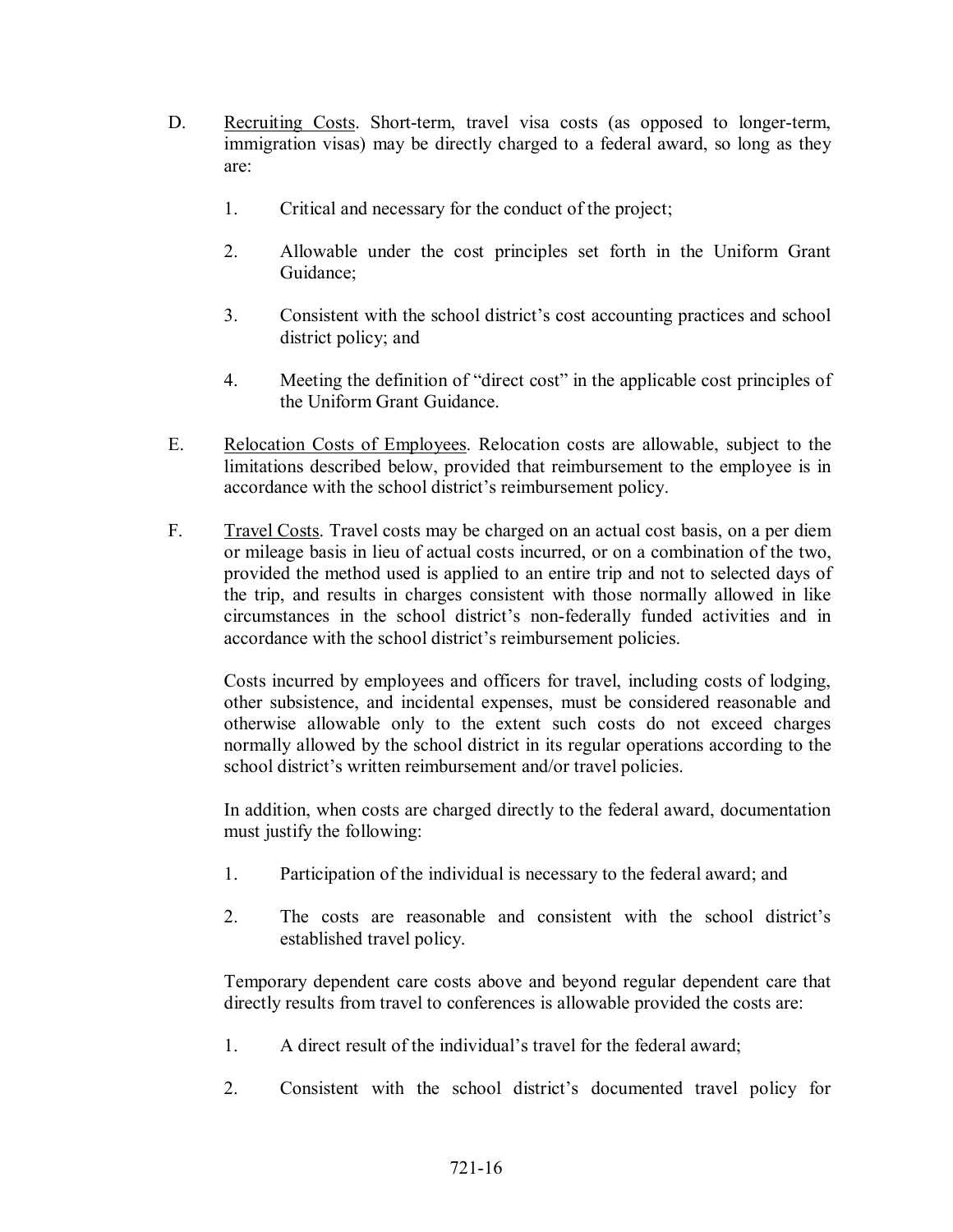all school district travel; and

|  |  | Only temporary during the travel period. |  |  |
|--|--|------------------------------------------|--|--|
|--|--|------------------------------------------|--|--|

| <b>Legal References:</b> | 2 C.F.R. § 200.12 (Capital Assets)                                                    |  |
|--------------------------|---------------------------------------------------------------------------------------|--|
|                          | 2 C.F.R. § 200.112 (Conflict of Interest)                                             |  |
|                          | 2 C.F.R. § 200.113 (Mandatory Disclosures)                                            |  |
|                          | 2 C.F.R. § 200.205(d) (Federal Awarding Agency Review of Risk Posed<br>by Applicants) |  |
|                          |                                                                                       |  |
|                          | 2 C.F.R. § 200.212 (Suspension and Debarment)                                         |  |
|                          | 2 C.F.R. § 200.300(b) (Statutory and National Policy Requirements)                    |  |
|                          | 2 C.F.R. § 200.302 (Financial Management)                                             |  |
|                          | 2 C.F.R. § 200.303 (Internal Controls)                                                |  |
|                          | 2 C.F.R. § 200.305(b)(1) (Payment)                                                    |  |
|                          | 2 C.F.R. § 200.310 (Insurance Coverage)                                               |  |
|                          | 2 C.F.R. § 200.311 (Real Property)                                                    |  |
|                          | 2 C.F.R. § 200.313(d) (Equipment)                                                     |  |
|                          | 2 C.F.R. § 200.314 (Supplies)                                                         |  |
|                          | 2 C.F.R. § 200.315 (Intangible Property)                                              |  |
|                          | 2 C.F.R. § 200.318 (General Procurement Standards)                                    |  |
|                          | 2 C.F.R. § 200.319(c) (Competition)                                                   |  |
|                          | 2 C.F.R. § 200.320 (Methods of Procurement to be Followed)                            |  |
|                          | 2 C.F.R. § 200.321 (Contracting with Small and Minority Businesses,                   |  |
|                          | Women's Business Enterprises, and Labor Surplus Area Firms)                           |  |
|                          | 2 C.F.R. § 200.328 (Monitoring and Reporting Program Performance)                     |  |
|                          | 2 C.F.R. § 200.338 (Remedies for Noncompliance)                                       |  |
|                          | 2 C.F.R. § 200.403(c) (Factors Affecting Allowability of Costs)                       |  |
|                          | 2 C.F.R. § 200.430 (Compensation – Personal Services)                                 |  |
|                          | 2 C.F.R. § 200.431 (Compensation – Fringe Benefits)                                   |  |
|                          | 2 C.F.R. § 200.447 (Insurance and Indemnification)                                    |  |
|                          | 2 C.F.R. § 200.463 (Recruiting Costs)                                                 |  |
|                          | 2 C.F.R. § 200.464 (Relocation Costs of Employees)                                    |  |
|                          | 2 C.F.R. § 200.473 (Transportation Costs)                                             |  |
|                          | 2 C.F.R. § 200.474 (Travel Costs)                                                     |  |
| <b>Cross References:</b> | MSBA/MASA Model Policy 208 (Development, Adoption,<br>and                             |  |
|                          | Implementation of Policies)                                                           |  |
|                          | MSBA/MASA Model Policy 210 (Conflict of Interest - School Board                       |  |
|                          | Members)                                                                              |  |
|                          | MSBA/MASA Model Policy 210.1 (Conflict of Interest – Charter School                   |  |
|                          | Board Members)                                                                        |  |
|                          | MSBA/MASA<br>Model<br>Policy 412<br>(Expense)<br>Reimbursement)                       |  |
|                          | MSBA/MASA Model Policy 701 (Establishment and Adoption of School                      |  |
|                          | District Budget)                                                                      |  |
|                          | MSBA/MASA Model Policy 701.1 (Modification of School District                         |  |
|                          |                                                                                       |  |